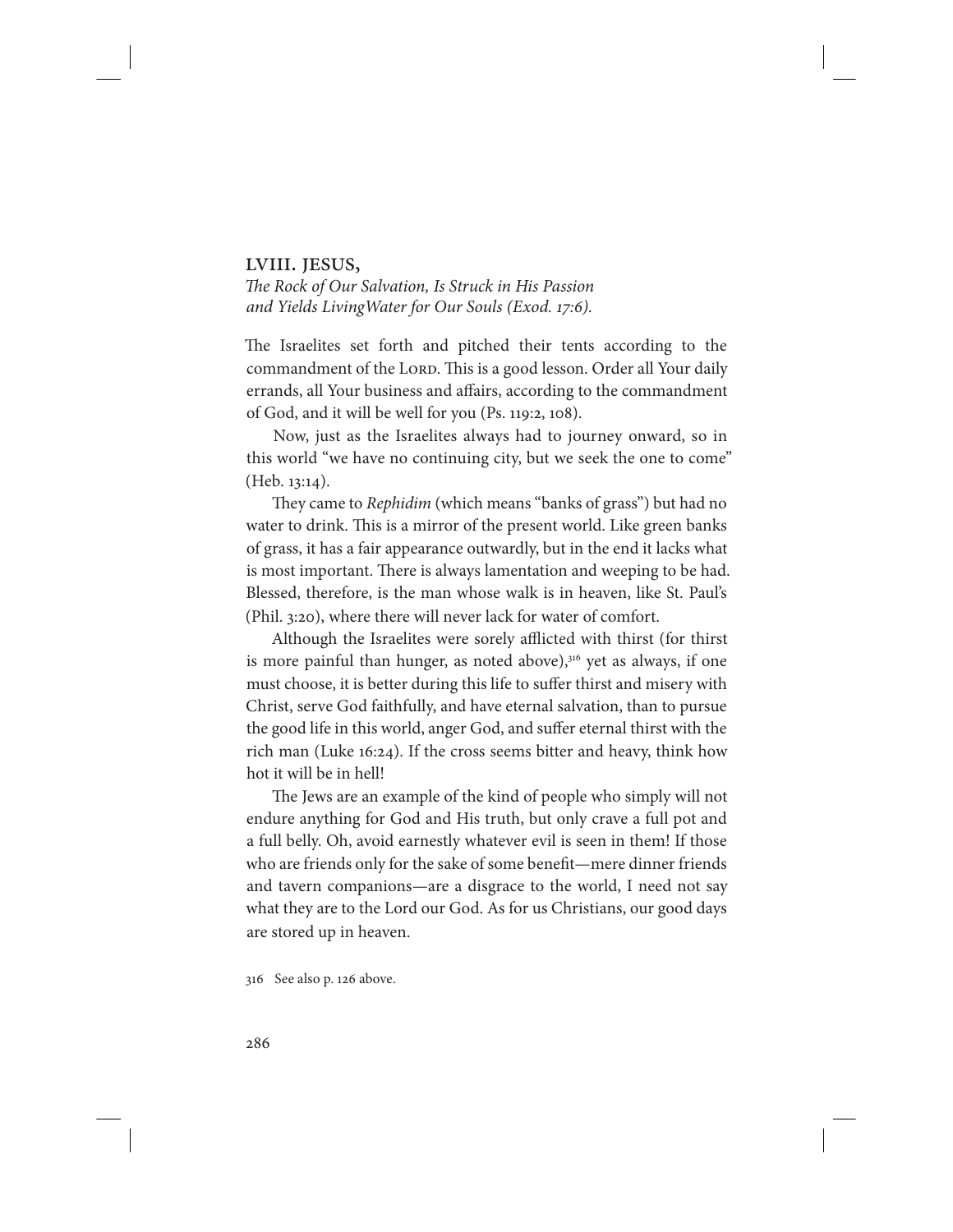It is a tragedy that the Israelites trusted the Lord God so little when they had seen His gracious presence so plainly and repeatedly. Yet you are in no position to chasten the Jews. Look at your own heart. It seems to your own eyes that you have the power to sustain yourself, while you talk much about faith and trust in God's grace; but when all your outward means are taken away, you find in Your own breast the very same unbelieving Jew. There you will see a skeleton and weep yourself to death. Therefore get to know the mischievous nature of your heart. When the sick man knows he is sick, he is half way to healing. Luther expresses this with superb skill, beauty, and expertise (Mansfeld ed., vol. 1, fol. 378a, etc.).<sup>317</sup>

The common people cursed Moses and said that he had ruined everything. The lamb muddled the wolf's water.<sup>318</sup> This was their gratitude for Moses' faithful service. Such is the usual reward in the world.

Moses had risked life and limb for them. Now he feared he would be stoned. Instead of food and wages, he was to get the "pears" of St. Stephen (Acts 7:58). Take warning, then, and do no good for the world's thanks, or you will be shortly disappointed and stop altogether. Rather, do good to God's glory. Then you have solid ground. Whatever pay the world withholds from you, God will recompense. The world is not worthy of rewarding faithful service, nor should you always seek repayment in the world. What good would God and heaven be to you then?

Yet what blindness this was! Day and night the Israelites had seen with their eyes how "the Lord led them out of Egypt," and still they forgot. They cast all the blame on Moses. We would hardly believe if we did not still know of such ungrateful birds today to whom God has

318 Cf. Aesopi Phrygis 21: "De lupo et agno."

<sup>317</sup> See ErA 3:343, WA 16:317, AE 62 (forthcoming): "Someone might mock and laugh at the Jews, and say, 'Fie on them! To think that they did not pay attention to these things and believe in God!' But listen for yourself. Search your own bosom and you too will find such an unbelieving Jew inside, and will say fie upon yourself, should you not be ashamed, too, to find such a crude ass in yourself who considers it no miracle that God daily provides you according to your need with your bread, clothing, life and limb, and gives you food and sustenance? But no one considers it or gives Him thanks for sustaining his life. . . ."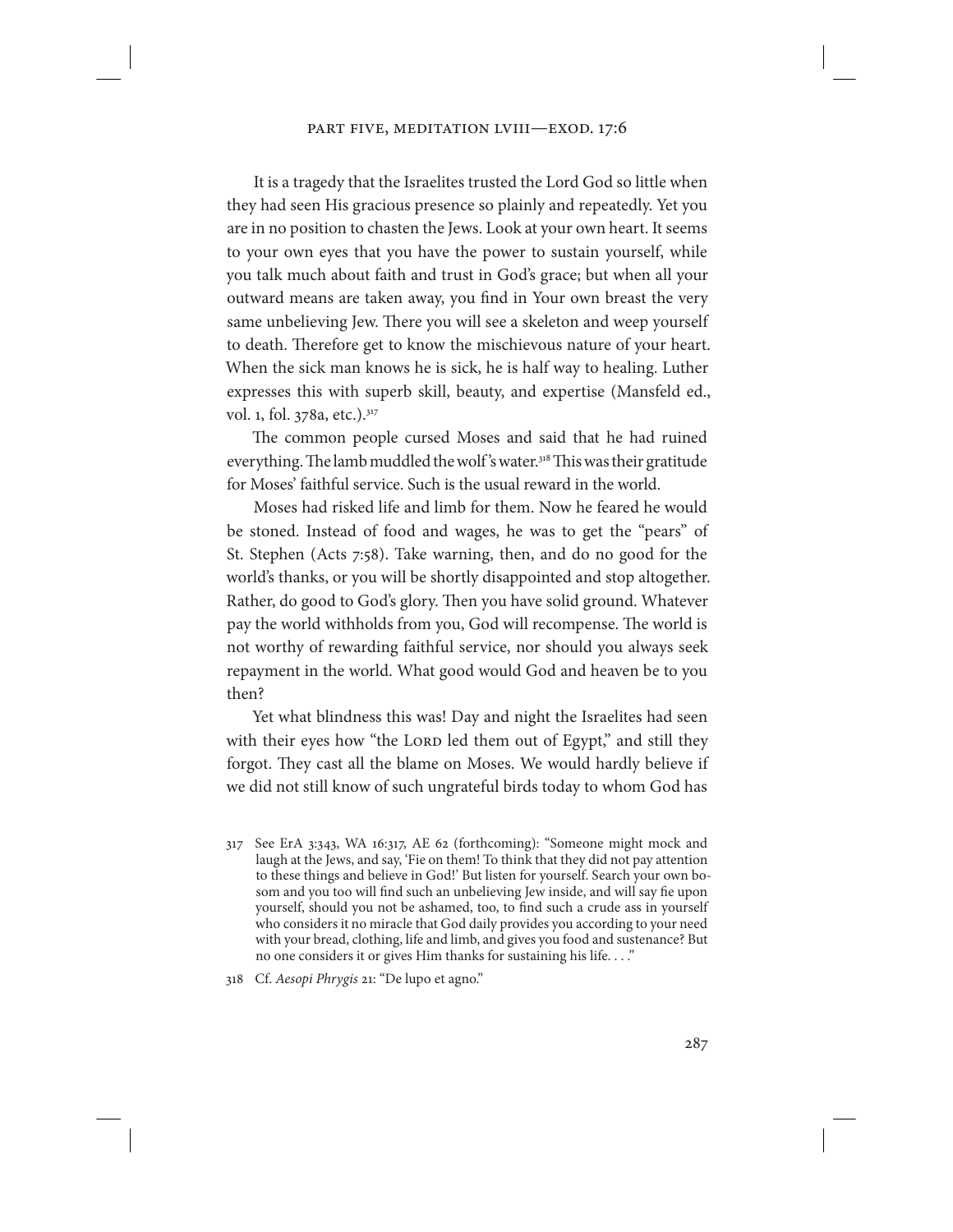done much more good than they themselves can number, and yet not one peep is heard from their lips, but God and every good are forgotten.

Moses warned them, "Why do you test the LORD?" "Do not be deceived; God is not mocked" (Gal. 6:7). Cease to murmur against God, for it does you no more good than grass does a dog. And so it was; for in Psalm 95:10-11 the Lord God says, "They are a people whose heart ever desires the erring way, and they will not learn My ways: so that I swore in My wrath that they would not enter into My rest." Blessed is he who learns from the pains of others!

By these words Moses also identifies the comfort of his heart: he relied on the Lord. He knew that the cause was not his but the Lord's, and He would take up his cause, as Jesus Christ took up that of Damascus (Acts 9:5). Moses did like Luther. When news spread swiftly that the pope had excommunicated him and he had fallen out of favor with the emperor, Luther did not fear, but went into the garden and sang a cheerful song. The prior of the cloister, Master Eberhard (who was later ordained a pastor in Altenberg), noticing this, said to him, "Good doctor, have you not heard the news?" Luther said, "It is no concern of mine but of the Lord Jesus. If He will let Himself be thrust from the right hand of His Father and His Church be overpowered, let Him see to it. I am far too weak to defend Him and His cause against the prince of this world and his horde." All who are faithful in their calling have the same comfort. If they encounter some trouble in service to God, the same God will take up their cause.

It is also noteworthy here that it says, "Moses cried to the LORD." Distress teaches prayer, and prayer drives away distress. Prayer is also better than worry or punishment. "The prayer of the righteous man avails much when it is in earnest" (James 5:16). Here is a clear example in this faithful man of prayer, Moses, who was able to draw water from a rock. When you pray, then, do not doubt. If you have faith as a mustard seed, you will move every mountain of distress (Matt. 17:20).

Now behold what a wonderful God our God is! "His right hand can change all things" (Ps. 77:10). He can squeeze water from solid rock. Who could have imagined this? It truly is a wonder above all wonders—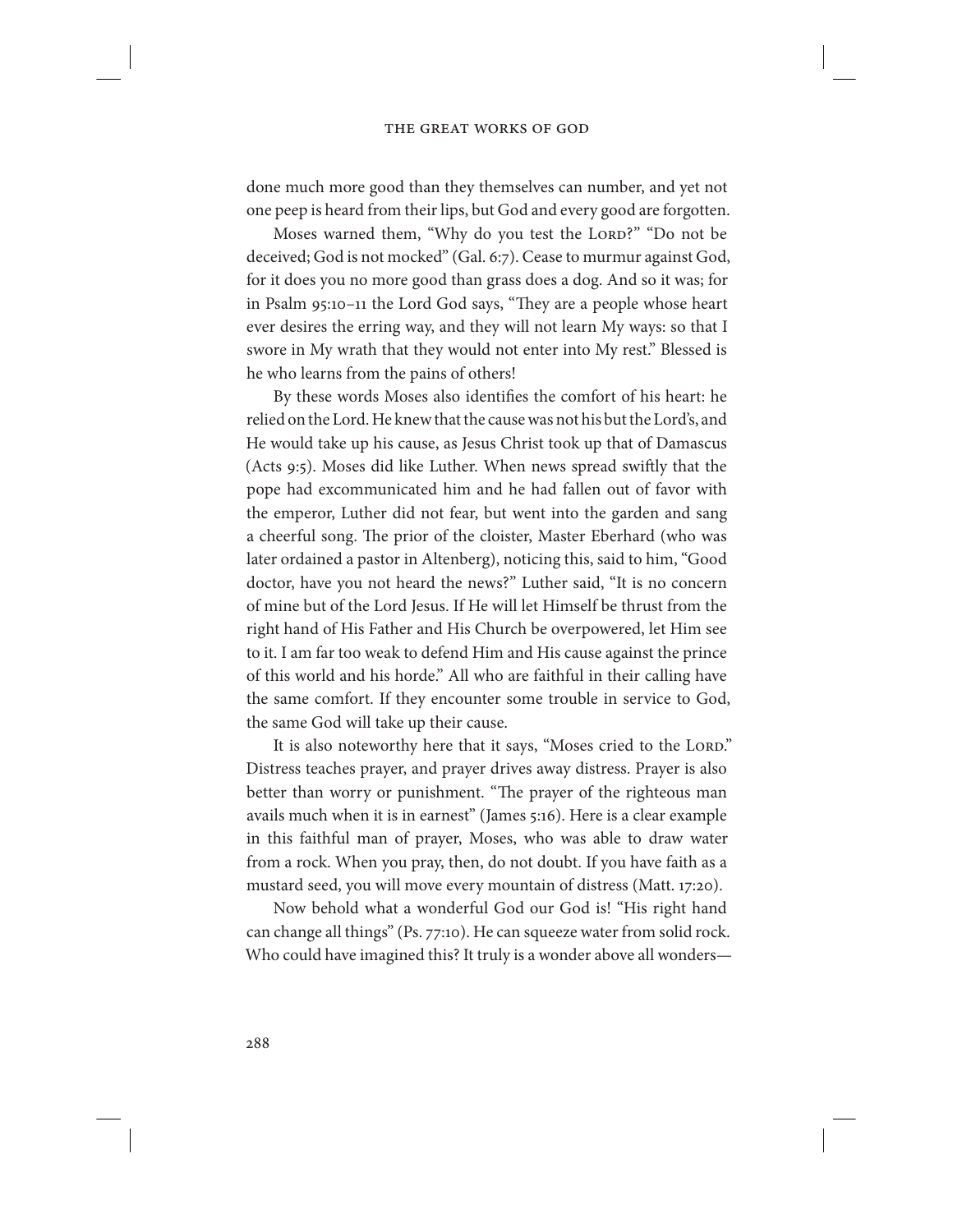as common as fire springing from water or water from fire. Yet how comforting it is that He can aid us in every trouble, even when it defies our reason! Is it not a wonder that He makes grain grow from the earth each year, only we never consider it! Therefore trust in the Lord your God. He will not forsake you, but will help you by means and ways that you never imagined in all your days.

Yet notice also that this place was given the name *Massah*, that is, "field of provocation," or else *Meribah*, "meadow of strife." By this are we reminded that God would not forget the disobedience, impatience, and impudence of the Israelites. Great lords have good memories. While they may let a villain run up his debt for a while, old debts gather no rust. Oh, how often the people were reminded of this! "Today if you hear the voice of the LORD, harden not your hearts, as happened in Meribah, and as in Massah in the wilderness," etc. (Ps. 95:7–8; cf. Deut. 6:16; Ps. 78:15, 17; 105:41). Hebrews 3:15 and 4:3 also use this account to warn us, in grave and heartfelt terms, that we should guard ourselves most earnestly against unbelief, and not bring ourselves to be exiled from the resting place of eternal life by enmity with Christ and His Gospel. And this is why the Church begins early every Sunday by singing in the Invitatory the words of Psalm 95, "O come, let us sing to the LORD, and make a joyful noise to the rock of our salvation. Let us come before His presence with thanksgiving, and exult in Him with psalms. . . . O come, let us worship and kneel, and fall down before the LORD who made us." Oh, God, grant that every heart may be mindful of this to its own blessedness!

Pause here, dear heart, and contemplate Your Savior Jesus in the smitten rock as St. Paul teaches in 1 Corinthians 10:4: "The Israelites," he says, "all drank the same spiritual drink, but they drank of that spiritual Rock that followed them, which was Christ." In other words, St. Paul says that while the Israelites drank of the visible rock and so quenched their physical thirst, it would not have been so had they not together with us believed in the Messiah, Jesus Christ. Therefore they too drank from the fountain of the Rock of mankind's salvation, Christ Jesus, who in time to come would through His suffering on the cross obtain for us everlasting life. See how aptly Luther discusses this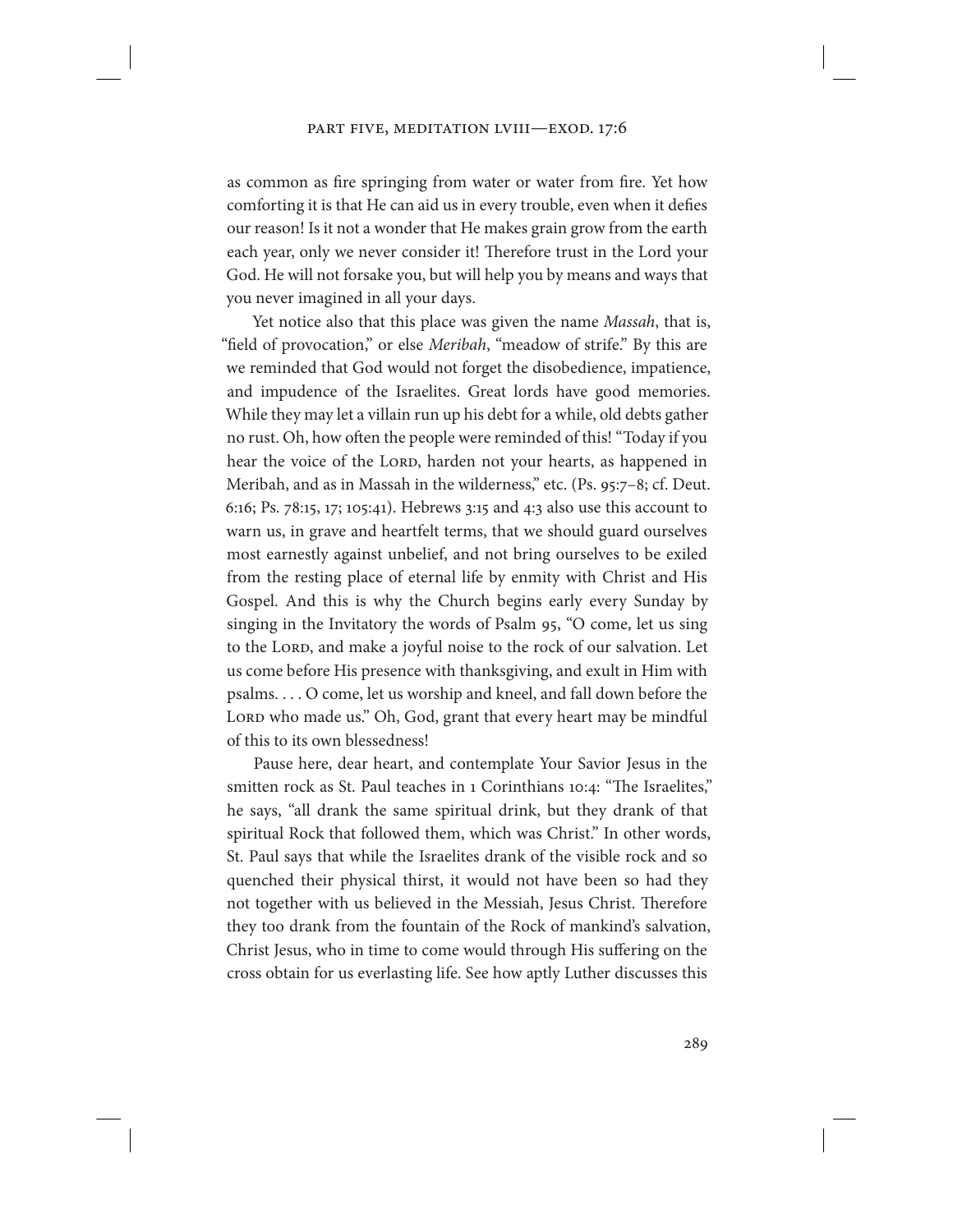## (*Mansfeld ed.*, vol. 1, p. 382a, etc.).<sup>319</sup>

O Lord Jesus Christ, You are a mighty Rock. Whoever trusts in You is like the wise man who built his house upon a rock (Matt. 7:24). You are the Foundation of my salvation (Isa. 28:16). When I confide in You, I am a solid rock, like Peter. The gates of hell shall not prevail against me (Matt. 16:18). Oh, what a blessed immovable ground my heart has for eternal life! I will let no one take this ground from me, even on pain of death. You are not a beguiling foundation of straw, but one which solidly carries every believing heart to eternal joy and bliss.

The rock stood in the wilderness far from men and unheeded. So, Lord Christ, You were little heeded by the world. Reason could hardly believe there was anything great in You.

The rock was struck. Oh, Lord Jesus, how hard You were struck that I might be eternally spared! Isaiah saw well Your strokes: "We counted him as one smitten by God and afflicted" (Isa. 53:4). O Lord Jesus, Your heavenly Father struck You in Gethsemane with the wrathful, iron hand of His fierce anger so that blood seeped from all Your pores (Luke  $22:44$ ). In the Jewish court, Your face was struck as if it were flint. In Pilate's Praetorium You were struck with rods—yea, Your holy brow was violently struck by the crown of thorns (John 19:1–2). Iron nails struck through Your hands and feet. The power of hell struck You with such force that You cried in lament, "My God, my God, why have You forsaken Me?" (Matt. 27:46). You were struck with the rod of Moses. The curse of the Law preached by Moses struck You that the blessing might come upon us. So should we have been struck forever. You suffered all for our good. Who can begin to repay You for this?

The elders of the Israelites had to be present when the rock was struck. Here I see Your judgment, exit from the city, and crucifixion. I connect the elders of the people of Israel to those chiefs who were present when You were so vilely smitten for our sins (Isa. 53:4). Your

<sup>319</sup> ErA 36:356f., WA 16:330: "And here, Paul relates the rock to Christ, and means that even there they drank both the spiritual and the physical drink: the physical from the natural rock to refresh the body and quench the thirst. But this benefit would not have come to them, nor the water been given them, if they did not have faith, even as we still believe in the same Christ . . ."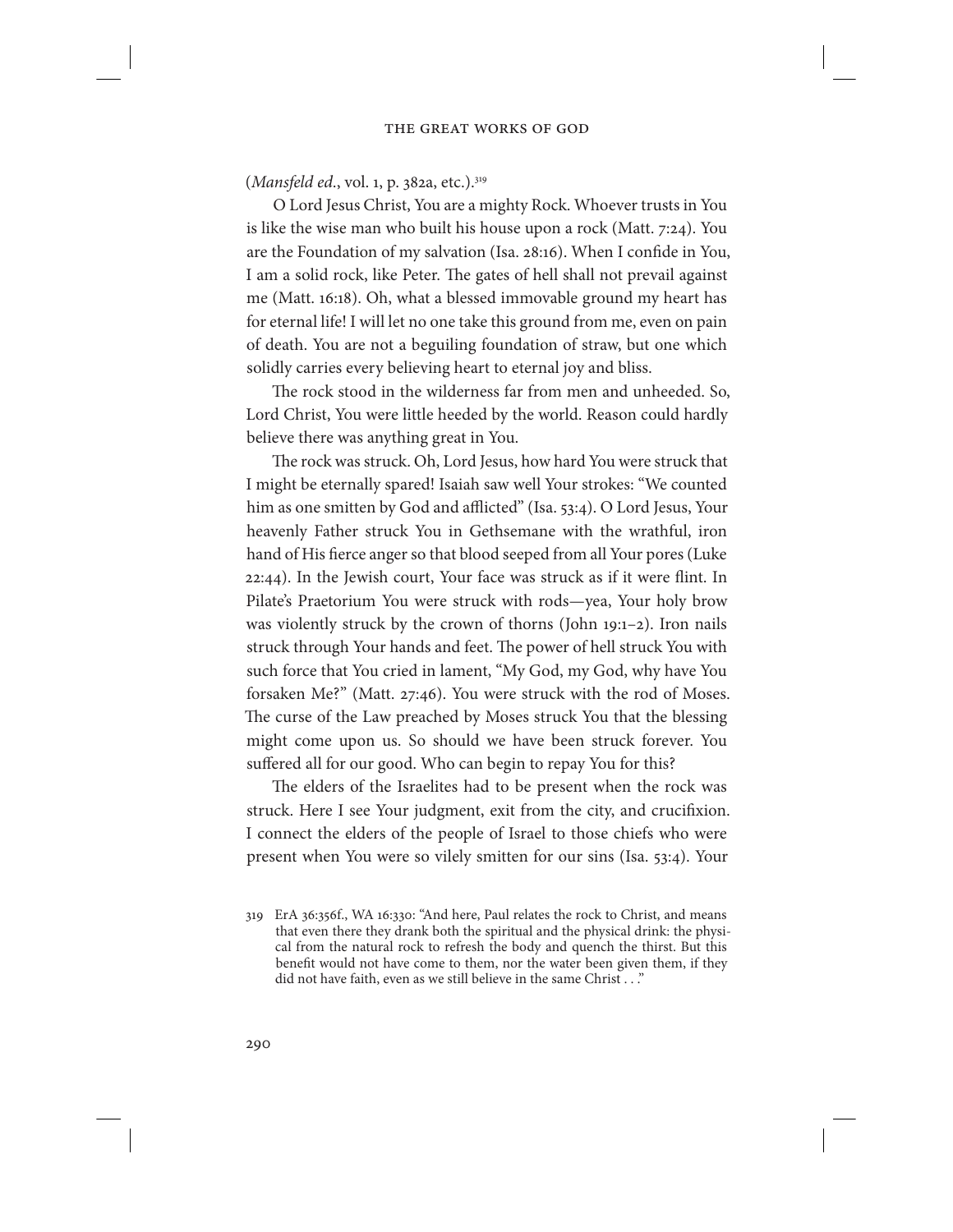body was struck by men, and Your heart and soul by God, that we might be fully redeemed in body and soul.

When the rock was struck, water ran forth. Oh, what blessed water dripped from You, Lord Jesus, when You were struck! In Gethsemane You ran with blood (Luke 22:44). In Pilate's Praetorium, and when You were nailed to the cross, blood and water flowed from Your pierced side (John 19:34). This is all depicted in the cleft, smitten rock. O Lord Jesus, according to the counsel of Jeremiah 48:28, my soul is to act like a dove and hide in the cleft rock of Your side until the terrible storm of Your Father's wrath for my sins pass by. Oh, what a blessed chamber of rest for my heart (Isa. 26:20)!

The water that flowed from You, Lord Jesus, is Your precious, bloody merit, through which I pray and am heard, and obtain comfort in cross, protection in tribulation, and in death, eternal life.

"Come then, all you who are thirsty, to the water; and you who have no money, come and buy; come and buy without money, and freely!" we ought to say after Isaiah 55:1. Remember, dear heart, Your Lord's own words: "Whoever thirsts, let him come to Me and drink. Whoever believes in Me, as the Scriptures say, from his body shall flow streams of living water" (John 7:37–38); and: "Whoever will drink the water that I give him shall never thirst again, but the water that I shall give him shall be in him a well of water springing up into everlasting life" (John 4:14); and: "Come to Me, all who are weary and burdened; I will refresh you" (Matt. 11:28). Fly, dear heart, to the blessed Fountain of all grace! "Draw out now," as the Son of God says (John 2:8). When you wish to pray, in every cross, distress and tribulation—and indeed, in your last hour, fill the measure of your heart full with the abundance of the grace of Jesus Christ. Receive the grace for grace to which John bore witness (John 1:16), drink with the mouth of your faith, nourish your heart from the rock and foundation of your blessedness. In every evangelical sermon, in the baptismal font, in the confessional, in the most worthy Supper—in all these places imagine yourself standing beside the cleft Rock, filling the cup and vessel of your heart with the water of life of Christ Jesus, and you will be glad and righteous.

O Lord Jesus, let this be my art of dying. When my last hour comes,